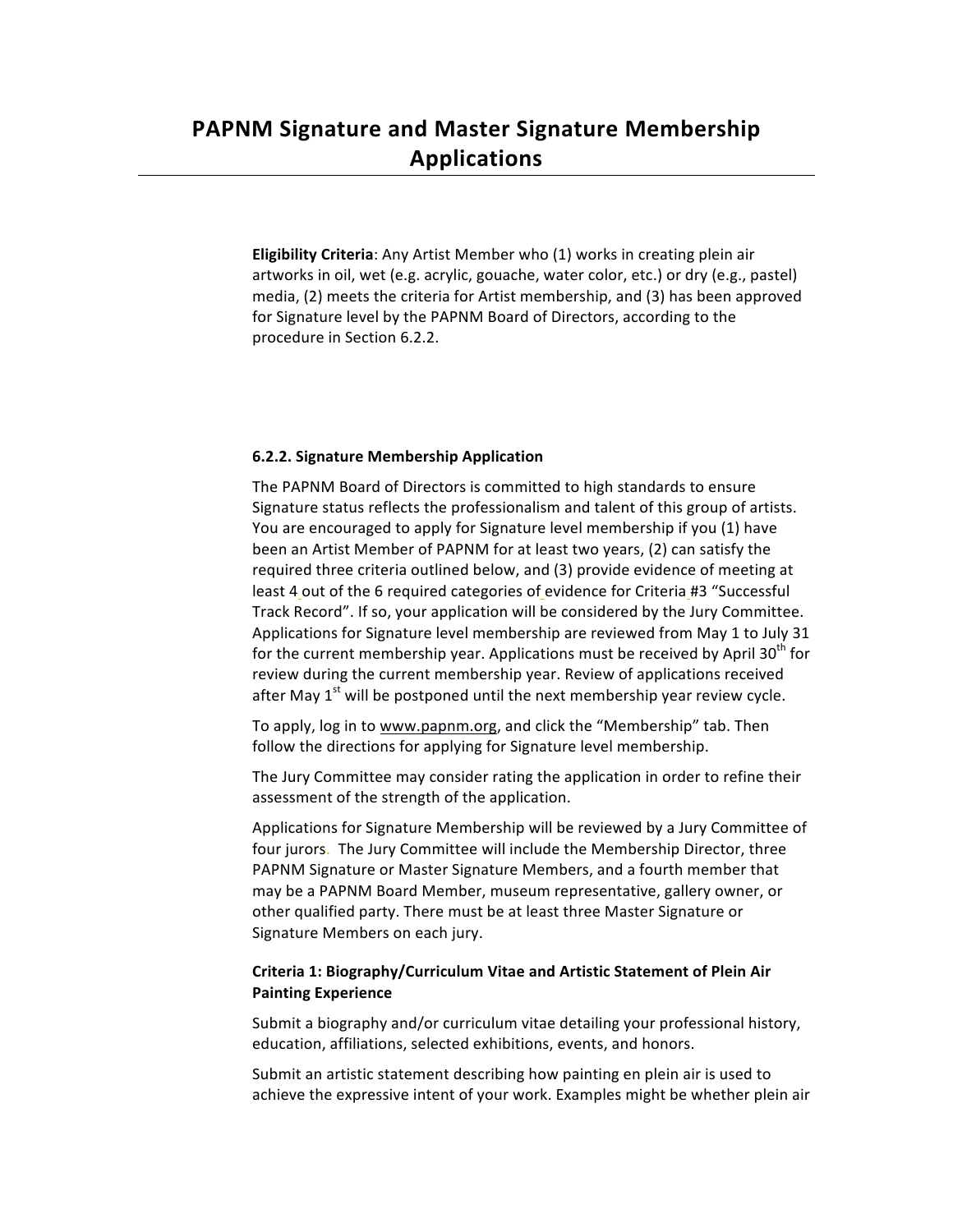painting is done as a completed artwork—an end in itself, or used primarily to collect reference information for use in the studio.

#### **Criteria 2: Artistic Quality**

Submit 12 images of your original plein air paintings. Only JPEG (.jpg) images with 300 ppi resolution and 1200 pixels on the longest side will be accepted. You must submit at least 6 images of plein air work. Please specify which of the paintings were produced in studio.

#### **Criteria 3: Successful Track Record**

Four of the following six evidence categories must be met to be considered for Signature Membership.

# **3.1.** (a) Representation in a reputable commercial fine art gallery for a minimum of one year. AND/OR (b) Demonstration of a professional level of regular acquisition of artist's work over a period of years

**(a) Representation:** Your application must include the gallery website address or other proof of your representation (such as print material) displaying your name/show/artwork or letter of testimony from the gallery manager or owner. The artist must not pay for his or her representation in the gallery, sometimes termed "vanity representation". If the applicant shows and sells his or her work in a gallery that he or she owns or manages, the applicant must submit records of his or her artwork sales for the past three years.

#### **AND/OR**

**(b) Demonstration:** Submit evidence of your professional progression over the years. Examples include museum or public art acquisitions, national or international art shows, museum exhibitions, honors, etc.

### **3.2 Feature-length article about the artist in a national or international art publication**

Submit one or more copies of quality articles published about you, your artistic process, and your work. The artist must not pay for having the article published, sometimes termed as a "vanity editorial". Examples of accepted publications include American Art Collector, Western Art Collector, Southwest Art, Art of the West, Plein Air Magazine, Fine Art Connoisseur, Art in America, and International Artist.

# **3.3. Participation in three or more national or international juried art shows or exhibitions**

Your application must include verification that you were accepted into the show. Participation in a PAPNM national juried show can only count as one of the three.

Examples of national and international artistic groups sponsoring juried art shows or exhibitions include Plein Air Painters of New Mexico, Plein Air Painters of America, Outdoor Painters Society, Oil Painters of America, American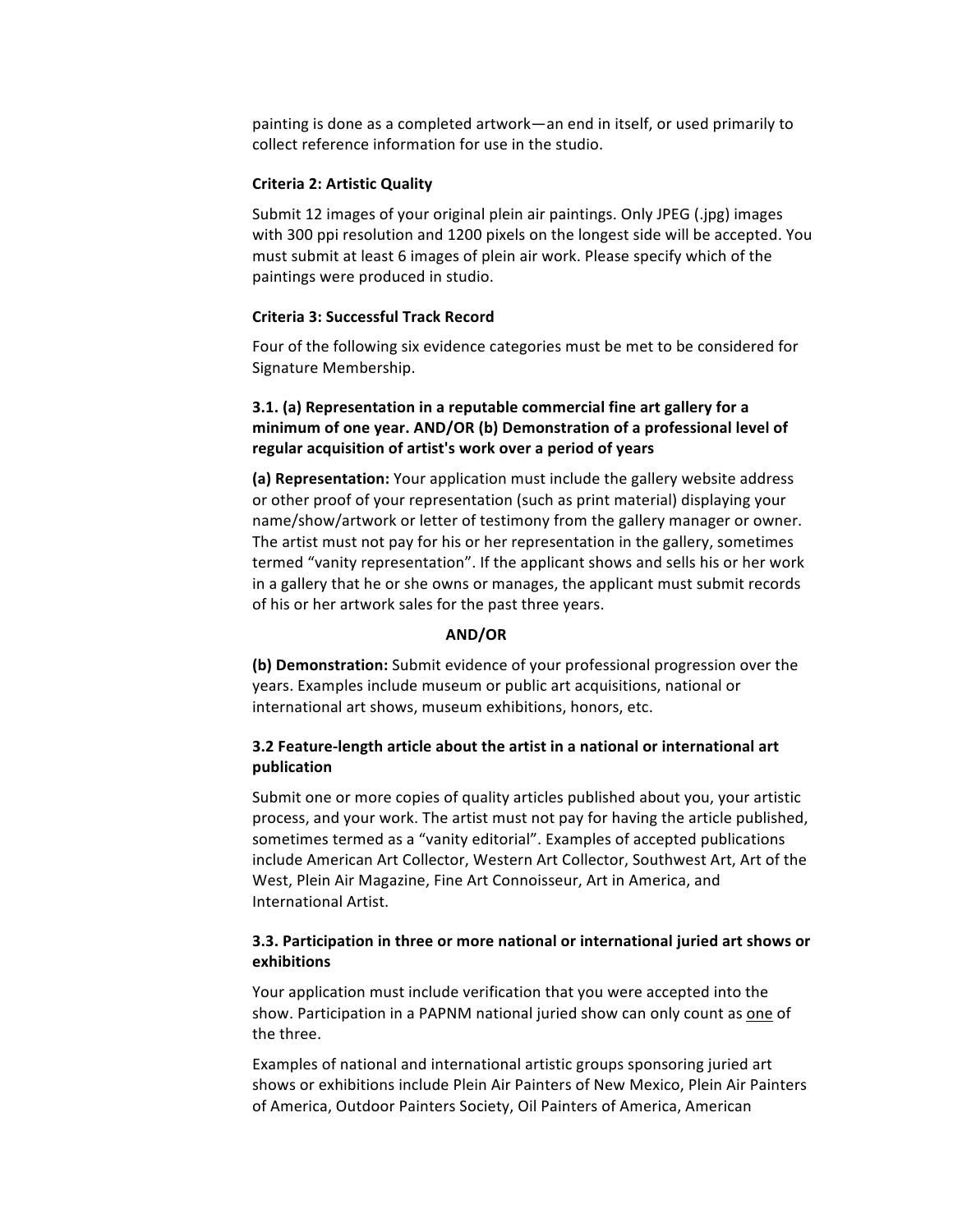Watercolor Society, *National Watercolor Society*, Pastel Society of America, American Women Artists, American Impressionist Society, and La Biennale di Venezia.

#### **3.4.** Participation in one or more national invitational art shows or exhibitions

The show or exhibition must draw from a nation-wide pool of artists. Your application must include a description of the show and documentation listing you as one of the invited participants, such as an invitation letter personally addressed to you, show catalog, or press release listing you as one of the invited participants.

## **3.5.** Participation in a one-person (solo) or a featured artist show in a gallery **or museum**

Your application must include the gallery or museum website address as well as a press release, announcement, show catalog, or other acceptable documentation about your solo or featured artist show. The artist must not have paid for the opportunity to have his/her work shown in the gallery or museum. 

# **3.6. Honored, Signature, or Master status in a national art society or organization.**

Provide evidence of your status and duration as an honored, signature, or master level in a national art society or organization. Examples of national art organizations include Plein Air Painters of America, Outdoor Painters Society, Oil Painters of America, American Watercolor Society, *National Watercolor Society*, Pastel Society of America, American Women Artists, and American Impressionist Society.

Your application must include the organization's website address. You must be listed as a current Signature/Honored/Master Member on the organization's website.

#### **Signature Membership Expectations and Benefits**

- Commitment to participate in PAPNM's education programs, such as leading a mentor paintout, providing a talk on plein air painting, delivering a painting demonstration, providing a video lesson or tutorial specifically for PAPNM members
- Eligibility to submit work for exhibit in prestigious PAPNM Signature Member exhibitions
- Eligibility for Signature Member of the Month recognition, which will be displayed on the PAPNM website and Facebook page
- Eligibility for expanded member profile on PAPNM website
- Recognition through PAPNM public relations and advertising channels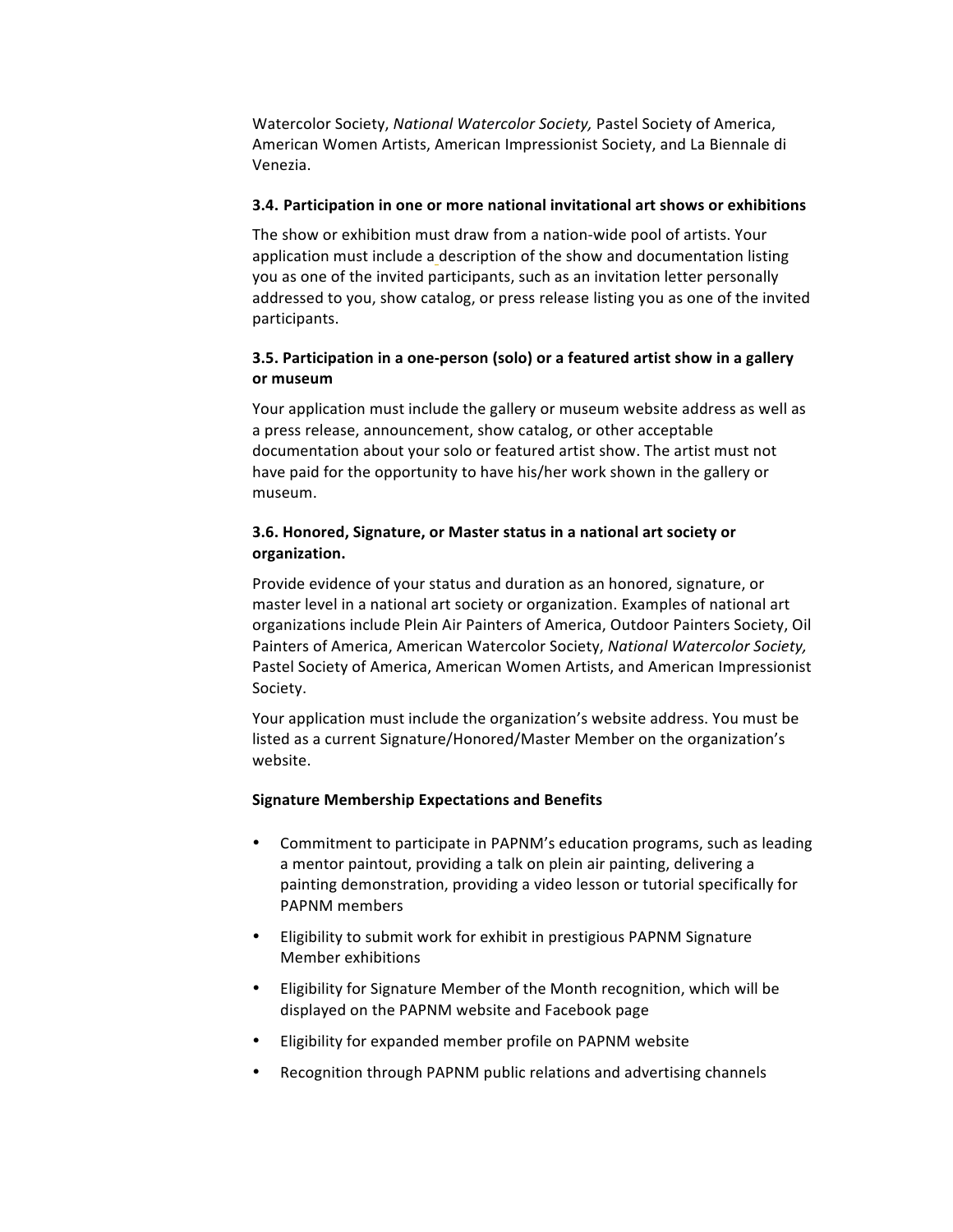#### **6.2.1 Master Signature Membership Application**

Opportunity to obtain PAPNM Master Signature Membership status is awarded by invitation only. This level of membership is reserved for professional artists who have achieved artistic expertise and distinction. Any PAPNM member may nominate a qualified artist for Master Signature status by providing evidence of the nominee's contribution to the arts, professionalism, and quality of work, which aggregately demonstrate a history of sustained artistic excellence.

Nominations for Master Signature Membership will be reviewed by a Jury Committee, as described in Section 6.2.2. The Jury Committee will review nominations against criteria and recommend potential Master Signature level candidates to the Board of Directors for decision. At a minimum, nominees should meet Signature Membership requirements (Section 6.2.2). Jurors may use the criteria for Signature Membership application as an initial baseline for evaluation, but should consider rating nominees using the following criteria in order to refine their assessment of a nominee's contributions to the fine arts and to evaluate the strength of the application.

- Regular participant in international or national juried exhibitions or plein air events
- Award recipient in reputable juried shows
- Judge in reputable juried exhibition(s)
- Recipient of National Endowment for the Arts or other grant
- Artist in residence for a national park or other reputable public institution
- Recipient of an honored lifetime achievement award
- Formal education (e.g., BFA, MFA, or PHD university degree) or equivalent training (e.g., workshops, continuing education, mentorship
- Teaching, workshop instruction, or conference presentations
- Authoring of book(s) or peer reviewed publication(s) for a reputable publisher
- Production of videos or tutorials
- Feature length articles about the artist in a reputable national art magazine
- Testimonials by other well-know and honored art professionals (e.g., Hardcopy written and signed letter, magazine article
- Artwork in public institutional collections (e.g., museums or educational, municipal, or government facilities